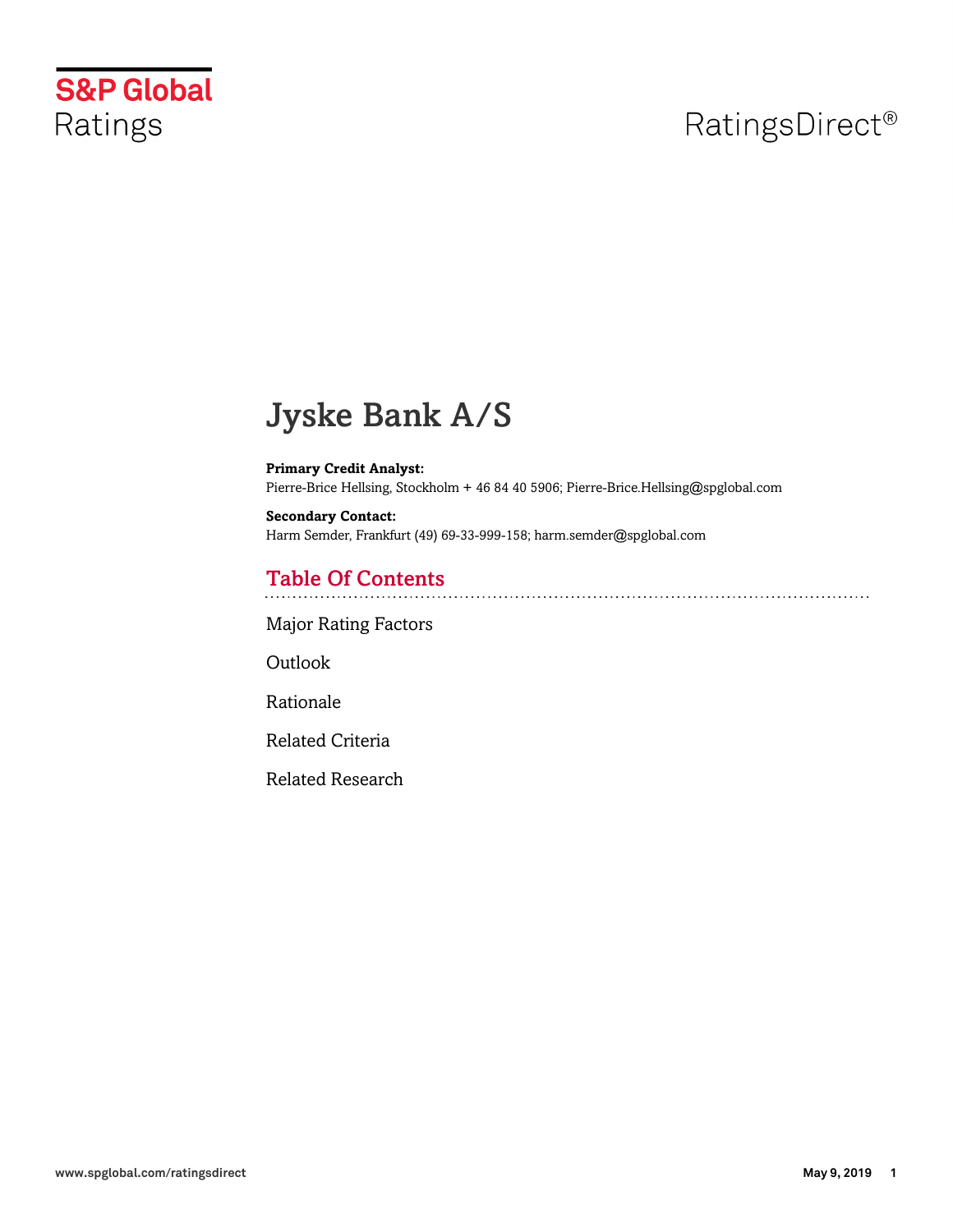# Jyske Bank A/S



# <span id="page-1-0"></span>Major Rating Factors

| <b>Strengths:</b>                                                                                                                                         | <b>Weaknesses:</b>                                                                              |  |  |  |  |  |
|-----------------------------------------------------------------------------------------------------------------------------------------------------------|-------------------------------------------------------------------------------------------------|--|--|--|--|--|
| • A strong domestic franchise in retail and commercial<br>banking.<br>• Strong capitalization.<br>• Increasing buffer of loss-absorbing debt instruments. | • Use of short-term wholesale funding for mortgage<br>loans.<br>• Limited geographic diversity. |  |  |  |  |  |

## **Outlook: Stable**

S&P Global Ratings' positive outlook on Jyske Bank indicates that we could raise the long-term rating by one notch if Jyske Bank realizes its issuance plans for the minimum requirements for own funds and eligible liabilities (MREL) in 2019-2020. We expect this would enable Jyske Bank to increase its additional loss-absorbing capacity (ALAC) ratio sustainably above the 5% threshold, consistent with a one-notch upgrade.

A stronger anchor for Danish banks, stemming from a revision of the Banking Industry Country Risk Assessment (BICRA), is unlikely to trigger a further upgrade of Jyske Bank, considering the bank's narrow Danish franchise, domestic market share and profitability, and level of nonperforming assets that is higher than international peers'.

We could revise our outlook to stable if we expected that the issuance of ALAC-eligible instruments would total less than 5% of risk-weighted assets (RWAs). In addition, we could lower the ratings if capital distributions or asset growth weakened Jyske Bank's capital adequacy more than we currently expect, resulting in our risk-adjusted criteria (RAC) ratio remaining below 10%, although we think this scenario is highly unlikely.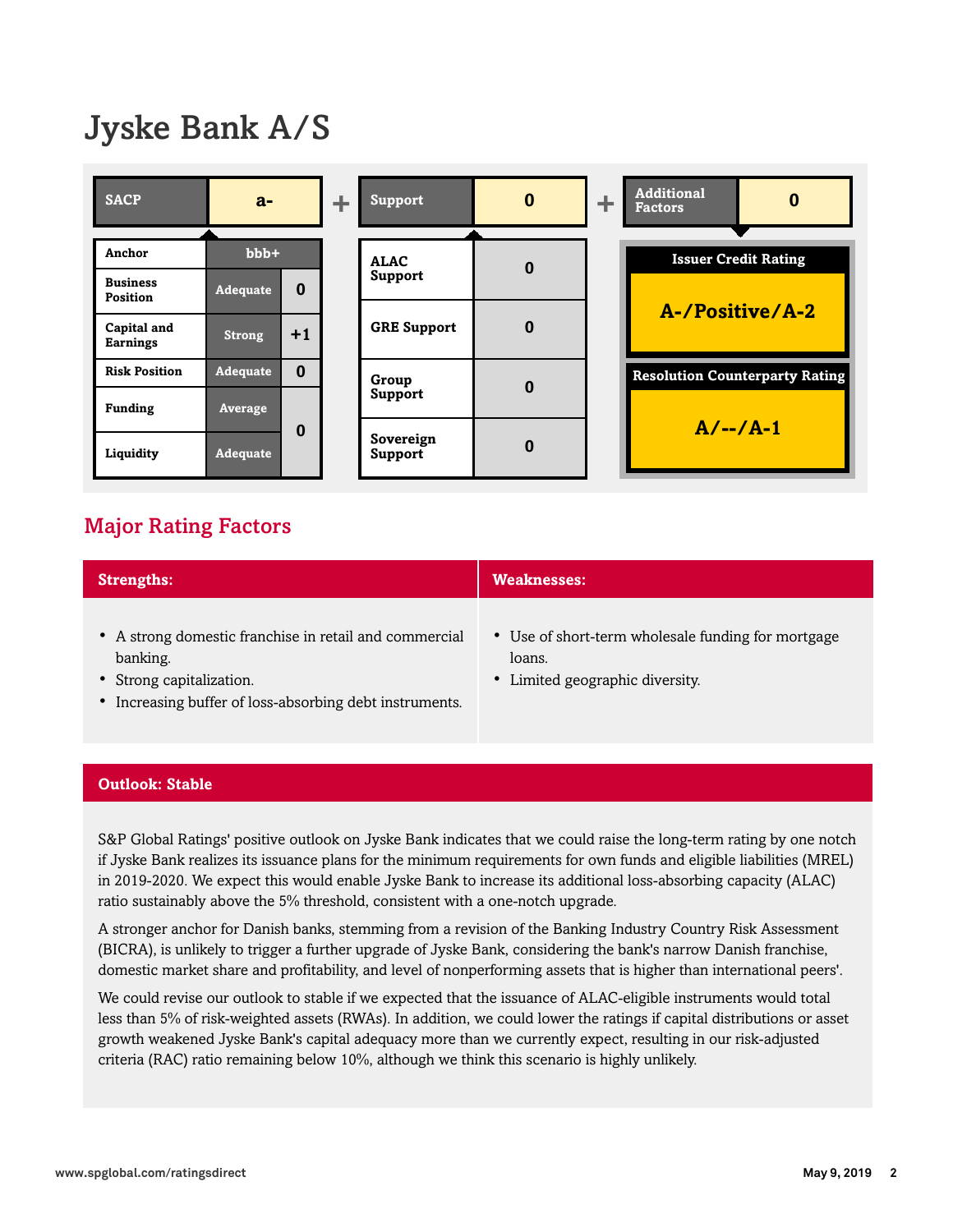# <span id="page-2-0"></span>Rationale

The rating reflects our expectation that Jyske Bank will maintain strong capitalization, with an S&P Global Ratings adjusted RAC ratio exceeding 10% in the next two years. It also reflects that the overall quality of Jyske Bank's assets will remain broadly stable in the currently positive credit conditions of the Danish market, despite the bank's renewed focus on expanding its corporate book. As the fourth largest domestic player by market share, Jyske Bank has an important role in the Danish banking sector. Although Jyske Bank's revenue streams are diversified, combining retail and corporate lending with fee and commission income, it remains geographically concentrated in Denmark. We expect the bank will continue to develop its brand and strengthen its domestic franchise in retail and commercial banking. Moreover, we expect its capital and earnings performance will remain strong as it increases cost efficiency and scale, which will counterbalance the effect of the low interest-rate environment. These factors offset the bank's limited geographic diversity and its use of short-term wholesale funding for mortgage loans.

### Anchor: 'bbb+' given that Jyske Bank operates predominantly in Denmark

We use our BICRA's economic risk and industry risk scores to determine a bank's anchor, the starting point in assigning an issuer credit rating. Our anchor for a commercial bank operating only in Denmark is 'bbb+', based on an economic risk score of '3' and an industry risk score of '3'.

Our assessment of economic risk for Denmark reflects our view that Danish banks benefit from operating in a high-income, open economy with established political and institutional settings that promote fiscal discipline and growth-stimulating policies. The economy is competitive, diverse, and continues to expand. Although this growth means that the household debt's share of GDP is decreasing, it remains one of the highest of all global BICRAs per our metrics, constraining our assessment of economic risk. However, credit conditions have been improving in recent years and we expect credit losses will remain low. Although we note a decline in the coverage of nonperforming loans (NPLs), it remains higher than pre-crisis, in line with 2009 levels in nominal terms.

The profitability of the Danish banking sector has improved over the past 10 years due to cost efficiency measures, decreasing credit losses, and higher mortgage margins, rather than a generally higher risk appetite. This supports our assessment of Denmark's industry risk as intermediate. We note that the banking sector's reliance on functioning wholesale markets is higher than peers'. However, we also acknowledge the continued stability and strong track record of the Danish covered bond market. We view the regulatory environment in Denmark as in line with other EU countries'.

#### **Table 1**

| <b>Jyske Bank A/S - Key Figures</b> |                                  |         |         |         |         |  |  |  |  |
|-------------------------------------|----------------------------------|---------|---------|---------|---------|--|--|--|--|
|                                     | --Financial year ended Dec. 31-- |         |         |         |         |  |  |  |  |
| (Mil. DKK)                          | 2018                             | 2017    | 2016    | 2015    | 2014    |  |  |  |  |
| Adjusted assets                     | 599.942                          | 597.427 | 586,632 | 543,311 | 541.566 |  |  |  |  |
| Customer loans (gross)              | 441.928                          | 425,069 | 394.097 | 360,888 | 345.089 |  |  |  |  |
| Adjusted common equity              | 29.416                           | 28,012  | 27,639  | 28,310  | 27.068  |  |  |  |  |
| Operating revenues                  | 8,724                            | 9,787   | 9,676   | 10,241  | 8,518   |  |  |  |  |
| Noninterest expenses                | 5,415                            | 6.027   | 5.621   | 5,615   | 5,533   |  |  |  |  |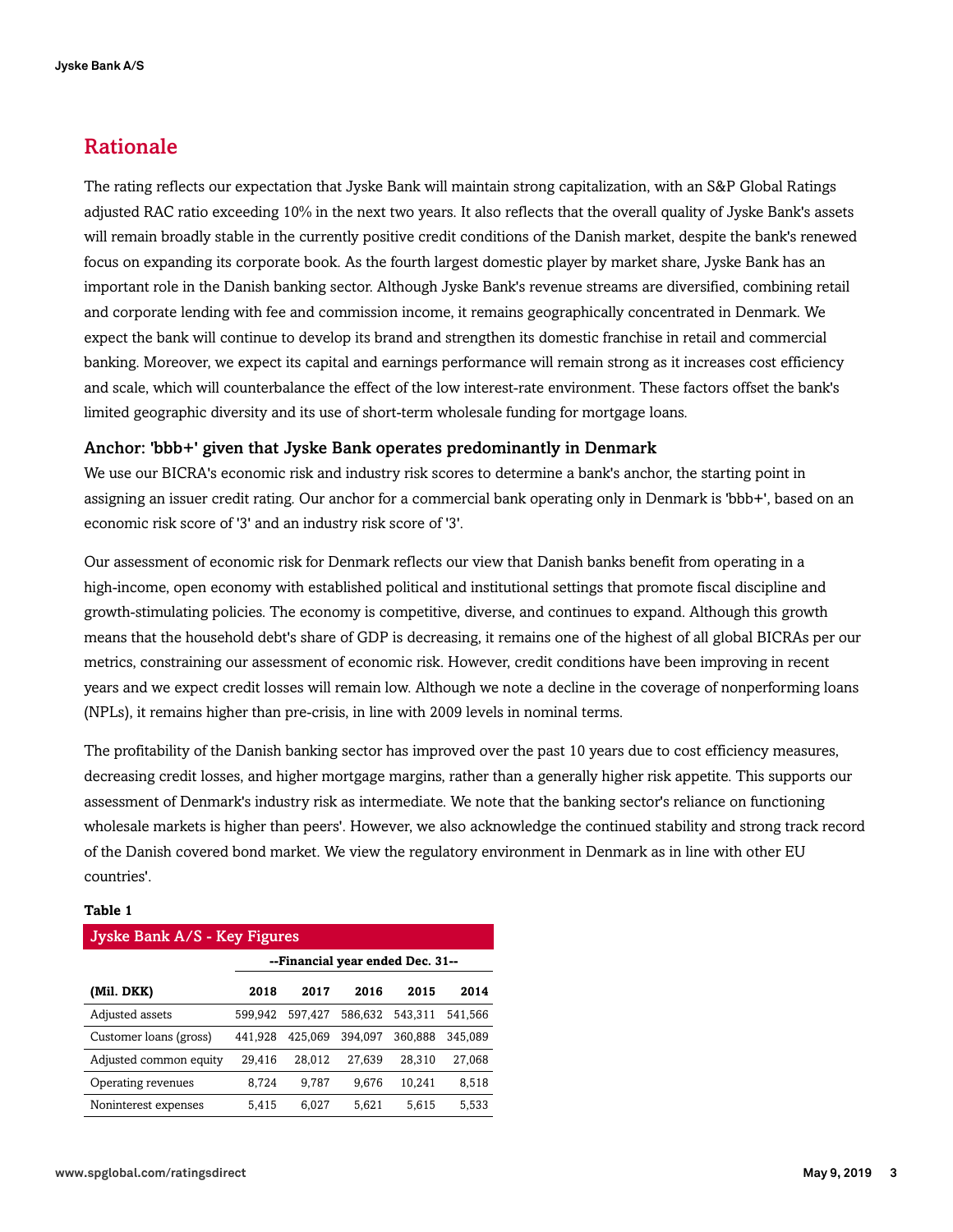### **Table 1**

| Jyske Bank A/S - Key Figures (cont.) |                                  |       |       |       |      |  |  |  |
|--------------------------------------|----------------------------------|-------|-------|-------|------|--|--|--|
|                                      | --Financial year ended Dec. 31-- |       |       |       |      |  |  |  |
| (Mil. DKK)                           | 2018                             | 2017  | 2016  | 2015  | 2014 |  |  |  |
| Core earnings                        | 2.262                            | 3.094 | 3.075 | 2.515 | 445  |  |  |  |

DKK--Danish krone.

### Business position: Denmark concentration but diversified revenues

We expect Jyske Bank to maintain its position as the fourth largest lender in Denmark, with 12% market share, which drives our assessment of the bank's business position as adequate.

On Dec. 31, 2018, Jyske Bank's consolidated assets were Danish krone (DKK) 599 billion (€80.4 billion at DKK7.46 to €1) and its total adjusted capital (TAC) was DKK31.9 billion, placing it just within Europe's top 50 banks in terms of capitalization. Total loans amounted to DKK463 billion, of which 71% were mortgage loans. Jyske Bank has historically been particularly strong in small and midsize enterprise (SME) lending and deposit gathering in the Jutland region. However, the acquisition in 2014 of BRFkredit (renamed Jyske Realkredit in late 2017) increased its exposure to the residential and commercial real estate customer bases in the Copenhagen and Aarhus regions.Jyske Bank also owned 13% of corporate and agriculture mortgage provider DLR Kredit at end-2018, and has since sold DKK178 million shares in the company.

In recent years, Jyske Bank has increased its relative share of mortgage lending by repatriating loans previously financed via mortgage lender Totalkredit, while uncollateralized bank loans–-mostly toward corporates--remained largely stable (see chart 1). This contributed to lowering the bank's overall risk profile and reducing topline margins. We now expect the bank will generate most of its net loan growth from corporate lending as borrowing appetite increases in the sector.

However, we anticipate that Jyske Bank will maintain its strategy of focusing on relationship-based commercial banking for households and SMEs. The bank also provides other value-added services such as asset management, mainly to retail clients, and develops cost-sharing structures with other smaller Danish banks to improve its IT efficiency.

In 2019, Jyske Bank launched an environmental, social, and government (ESG) program. This will initially focus on external ESG reporting and the bank's investing activities–-integrating ESG in the bank's advice and product range--before addressing the group's wider activities. Jyske Bank has also been a partner of the European Investment Bank (EIB) since 2012. In May 2019, the EIB approved a new DKK1.5 billion loan facility for Jyske Bank to increase lending to SMEs and mid-caps; Jyske Bank should use at least 20% of this loan for sustainable projects.

We think Jyske Bank has a strong and stable management team and a prudent corporate strategy that has helped it to weather the Danish banking crisis without needing extraordinary capital or liquidity support from the state. The bank continues to optimize its capital base with share buybacks, dividends, and by issuing hybrid capital instruments. We anticipate a long-term return on equity of 7%-10%, excluding one-time and restructuring costs, although negative interest rates present challenges to revenue levels even as the bank reduces staff and expenses.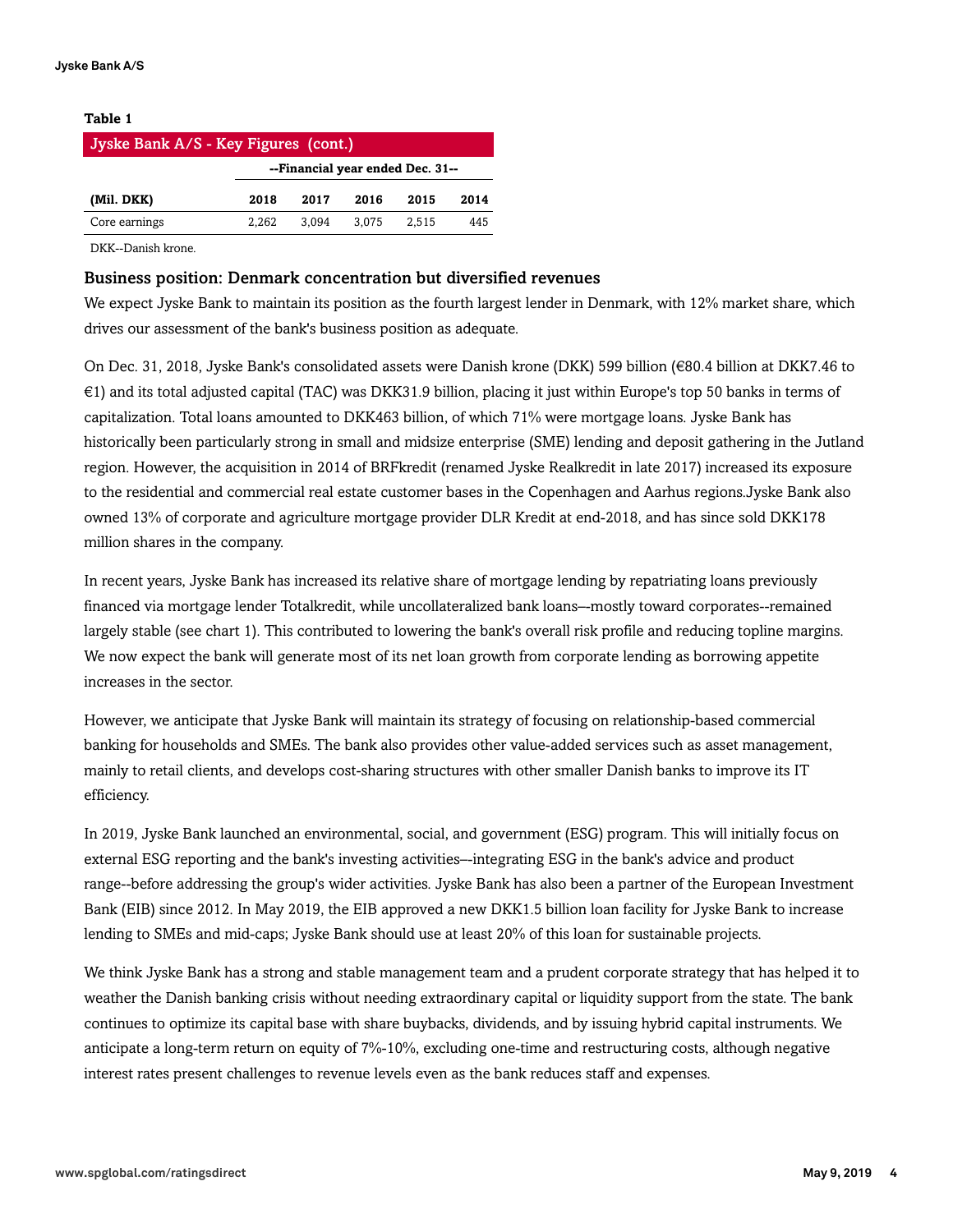### **Chart 1**





DKK--Danish krone.

Copyright © 2019 by Standard & Poor's Financial Services LLC. All rights reserved.

#### **Table 2**

| <b>Jyske Bank A/S - Business Position</b>                     |       |                                  |       |        |        |  |  |  |  |
|---------------------------------------------------------------|-------|----------------------------------|-------|--------|--------|--|--|--|--|
|                                                               |       | --Financial year ended Dec. 31-- |       |        |        |  |  |  |  |
| $(\%)$                                                        | 2018  | 2017                             | 2016  | 2015   | 2014   |  |  |  |  |
| Loan market share in country of domicile                      | 12.00 | 12.00                            | 11.60 | 10.40  | 9.40   |  |  |  |  |
| Total revenues from business line (mil. DKK)                  | 9.023 | 9.850                            | 9.728 | 10.241 | 11,174 |  |  |  |  |
| Commercial & retail banking/total revenues from business line | 82.51 | 80.87                            | 80.76 | 77.45  | 63.59  |  |  |  |  |
| Other revenues/total revenues from business line              | 17.49 | 19.13                            | 19.24 | 22.55  | 36.41  |  |  |  |  |
| Return on average common equity                               | 7.84  | 9.97                             | 10.20 | 8.60   | 13.72  |  |  |  |  |

DKK--Danish krone.

# Capital and earnings: Capital ratios to remain strong, despite capital optimization

We base our assessment of Jyske Bank's capital and earnings on our expectation that the bank will maintain a RAC ratio above 10% over the next two years, from 10.3% at end-2018, showing stability since 2014 (see chart 2).

In our calculation of Jyske Bank's capital and earnings, we deduct from the bank's TAC the significant minority holdings of DKK1,529 million that Jyske Bank owned in DLR Kredit at end-2018. We include in our assessment of the bank's capital base for end-2018 the three Additional Tier 1 (AT1) instruments it had outstanding, for a total value of DKK2.5 billion. Our 2019-2021 capital forecast is supported by the Swedish krona (SEK) 1 billion AT1 the bank issued in April 2019, as well as potential additional issuances of capital instruments.

The bank underwent several capital optimization programs between November 2015 and December 2018, totalling DKK4.25 billion of share buyback and DKK3 billion of dividends, equivalent to a payout ratio of 56% in 2017 and 93% in 2018. In April 2019, Jyske Bank announced its intention to acquire up to DKK500 million of its own shares in a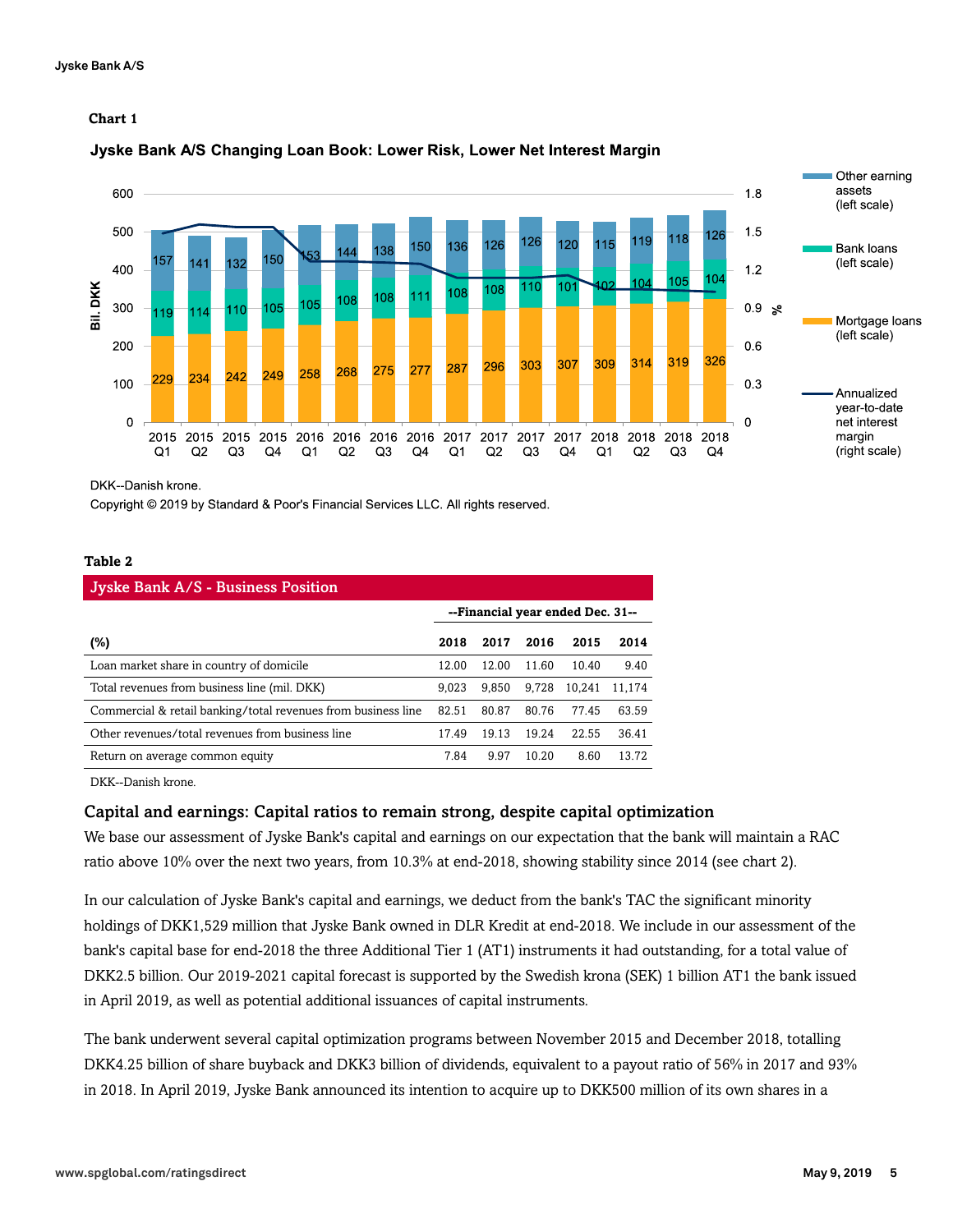buy-back program, running from April 1, 2019 to June 28, 2019. Jyske Bank increased the program by another DKK500 million in May 2019, and extended it to Sept. 27, 2019. We expect the bank to continue optimizing its capital base through 2020, maintaining a RAC ratio close to 10.5%.

Jyske Bank's regulatory common equity tier 1 (CET1) capital ratio and total capital ratio were 16.4% and 20.0%, respectively, on Dec. 31, 2018. These results exceeded the long-term goal of a total capital ratio of 17.5% and CET1 ratio of 14%, which will ensure meeting future regulatory requirements.

However, Jyske Bank continues to operate in a constrained margin environment. We calculate that the bank's overall net interest margins decreased from about 1.5% in 2015 to just above 1% in 2018. This was partly driven by Jyske Bank increasing the share of private mortgages in its books, and thereby a decrease of its overall credit risk profile. This net interest margin decrease was also a result of continued margin contraction for private and corporate mortgages in Denmark. Although increasing administration fees could improve mortgage revenues over time, the bank continues to focus on expansion via lower margins. In addition, low interest rates and intense competition continue to squeeze margins on nonmortgage bank lending and deposits. On the cost side, we expect Jyske Bank to maintain stable operating expenses through 2020, and its cost-to-income ratio to stay at current levels of 61%-63%, above its larger Danish peers. We forecast the bank's loan-loss provisions to remain at about 4-6 basis points (bps) of loans in 2019, and net profits to decrease slightly to about DKK2.4 billion.

We expect the bank's earnings buffer to hover at about 50-60bps through 2020, indicating that the bank's earnings generation provides a meaningful cushion to absorb normalized losses of DKK1.5 billion--well above our actual loss expectations over this two-year horizon.

#### **Chart 2**



#### **Jyske Bank A/S Stable Capitalization**

\*Calculated using 2017 RAC criteria. ACE--Adjusted common equity. RAC--Risk-adjusted capital. Copyright © 2019 by Standard & Poor's Financial Services LLC. All rights reserved.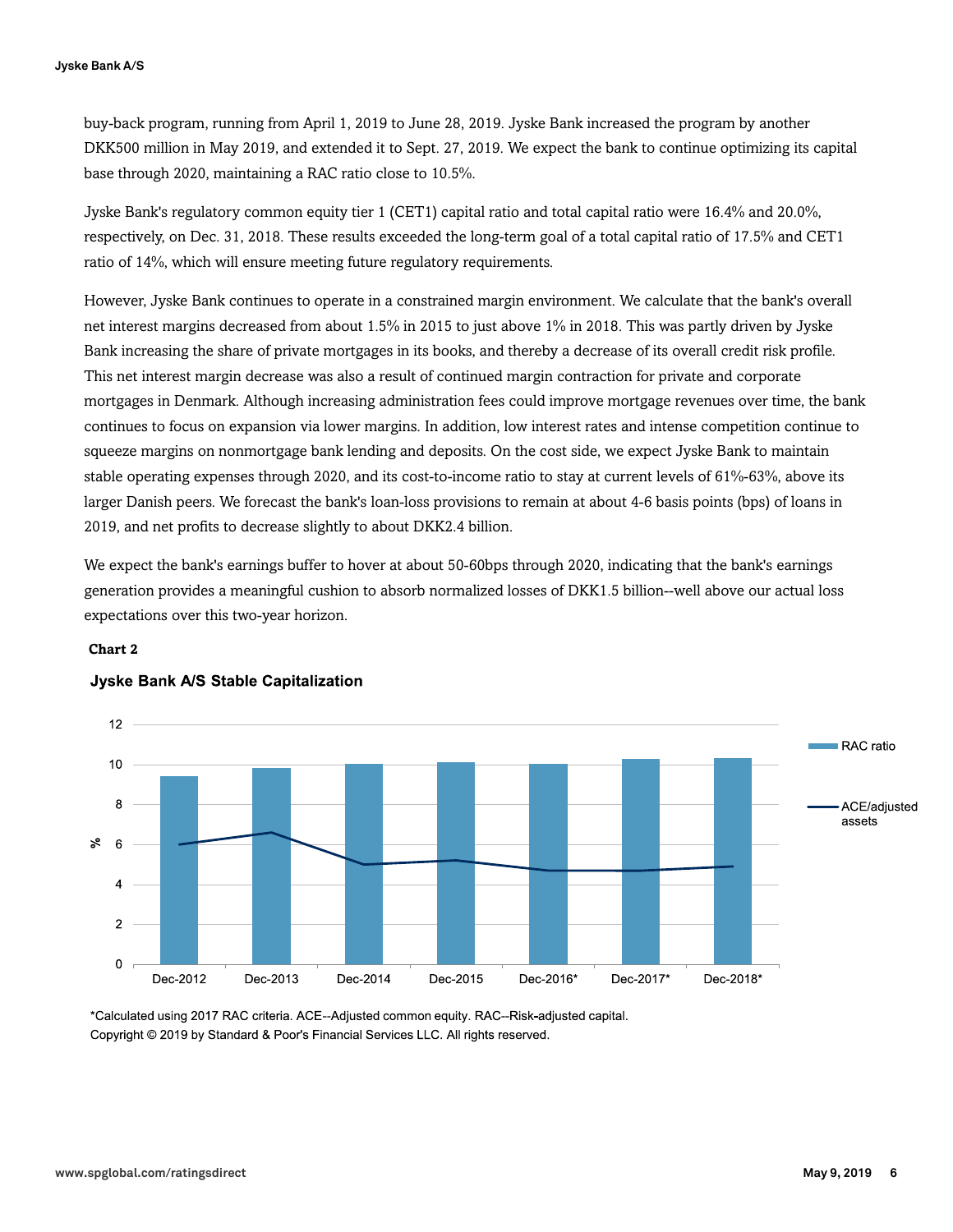## **Table 3**

| Jyske Bank A/S - Capital And Earnings                |       |                                  |       |          |         |
|------------------------------------------------------|-------|----------------------------------|-------|----------|---------|
|                                                      |       | --Financial year ended Dec. 31-- |       |          |         |
| (%)                                                  | 2018  | 2017                             | 2016  | 2015     | 2014    |
| Tier 1 capital ratio                                 | 18.00 | 18.00                            | 17.70 | 16.50    | 15.80   |
| S&P Global Ratings' RAC ratio before diversification | 10.35 | 10.26                            | 10.05 | $10.40*$ | $100*$  |
| S&P Global Ratings' RAC ratio after diversification  | 8.77  | 8.63                             | 8.51  | $9.80*$  | $9.40*$ |
| Adjusted common equity/total adjusted capital        | 92.03 | 91.62                            | 94.93 | 100.00   | 100.00  |
| Net interest income/operating revenues               | 65.52 | 64.25                            | 67.39 | 75.23    | 77.66   |
| Fee income/operating revenues                        | 21.25 | 19.97                            | 15.79 | 17.89    | 20.65   |
| Market-sensitive income/operating revenues           | 4.21  | 8.81                             | 9.19  | 1.02     | (6.72)  |
| Noninterest expenses/operating revenues              | 62.07 | 61.58                            | 58.09 | 54.83    | 64.96   |
| Preprovision operating income/average assets         | 0.55  | 0.64                             | 0.72  | 0.85     | 0.74    |
| Core earnings/average managed assets                 | 0.38  | 0.52                             | 0.54  | 0.46     | 0.11    |

RAC--Risk-adjusted capital. \*2010 RAC criteria.

#### **Table 4**

# Jyske Bank A/S - Risk-Adjusted Capital Framework

| (Mil. DKK)                                             | Exposure*                | <b>Basel III</b><br><b>RWA</b> | <b>Average Basel III</b><br>$RW(\% )$    | <b>S&amp;P Global</b><br><b>Ratings RWA</b> | <b>Average S&amp;P Global</b><br>Ratings RW (%) |
|--------------------------------------------------------|--------------------------|--------------------------------|------------------------------------------|---------------------------------------------|-------------------------------------------------|
| <b>Credit risk</b>                                     |                          |                                |                                          |                                             |                                                 |
| Government & central banks                             | 34,209                   | 27                             | $\mathbf{0}$                             | 623                                         | 2                                               |
| Of which regional governments and<br>local authorities | 11,103                   | 19                             | $\mathbf 0$                              | 276                                         | $\overline{2}$                                  |
| <b>Institutions and CCPs</b>                           | 75,970                   | 8,450                          | 11                                       | 9,180                                       | 12                                              |
| Corporate                                              | 211,000                  | 86,187                         | 41                                       | 144,534                                     | 68                                              |
| Retail                                                 | 297,221                  | 52,130                         | 18                                       | 90,088                                      | 30                                              |
| Of which mortgage                                      | 263,010                  | 42,764                         | 16                                       | 67,636                                      | 26                                              |
| Securitization§                                        | 2,255                    | 186                            | 8                                        | 504                                         | 22                                              |
| Other assets <sup>+</sup>                              | 6,415                    | 6,458                          | 101                                      | 7,256                                       | 113                                             |
| Total credit risk                                      | 627,071                  | 153,439                        | 24                                       | 252,184                                     | 40                                              |
| Credit valuation adjustment                            |                          |                                |                                          |                                             |                                                 |
| Total credit valuation adjustment                      | --                       | 1,175                          | --                                       | 4,589                                       |                                                 |
| <b>Market Risk</b>                                     |                          |                                |                                          |                                             |                                                 |
| Equity in the banking book                             | 1,376                    | 1,425                          | 104                                      | 11,306                                      | 822                                             |
| Trading book market risk                               | $\sim$                   | 13,156                         | $\sim$                                   | 19,734                                      |                                                 |
| Total market risk                                      | $\overline{\phantom{a}}$ | 14,581                         | $\overline{a}$                           | 31,040                                      |                                                 |
| Operational risk                                       |                          |                                |                                          |                                             |                                                 |
| Total operational risk                                 | $\sim$                   | 16,887                         | $\sim$                                   | 21,093                                      |                                                 |
| (Mil. DKK)                                             | <b>Exposure</b>          | <b>Basel III</b><br><b>RWA</b> | <b>Average Basel II</b><br><b>RW</b> (%) | <b>S&amp;P Global</b><br><b>Ratings RWA</b> | % of S&P Global<br><b>Ratings RWA</b>           |
| Diversification adjustments                            |                          |                                |                                          |                                             |                                                 |
| RWA before diversification                             | $\overline{\phantom{a}}$ | 189,982                        | --                                       | 308,906                                     | 100                                             |
| Total diversification/concentration<br>adjustments     |                          | --                             | $-$                                      | 55,583                                      | 18                                              |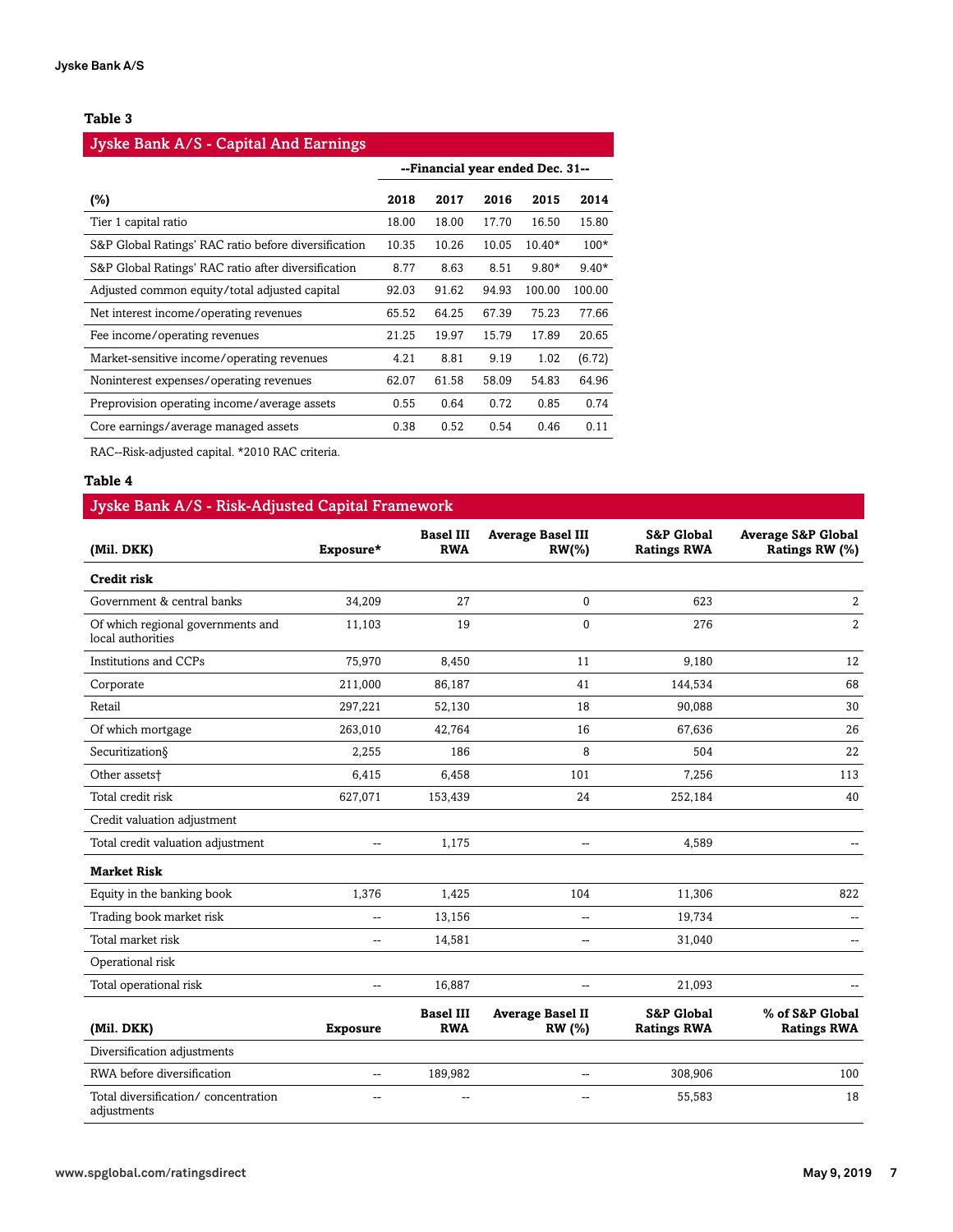#### **Table 4**

| Jyske Bank $A/\overline{S}$ - Risk-Adjusted Capital Framework (cont.) |         |                   |                     |                                  |                                                |  |  |  |
|-----------------------------------------------------------------------|---------|-------------------|---------------------|----------------------------------|------------------------------------------------|--|--|--|
| RWA after diversification                                             | 189.982 |                   | 364.489             | 118                              |                                                |  |  |  |
| (Mil. DKK)                                                            |         | Tier 1<br>capital | Tier 1 ratio $(\%)$ | <b>Total adjusted</b><br>capital | <b>S&amp;P Global Ratings</b><br>RAC ratio (%) |  |  |  |
| Capital ratio                                                         |         |                   |                     |                                  |                                                |  |  |  |
| Capital ratio before adjustments                                      |         | 34.014            | 17.9                | 31.962                           | 10.3                                           |  |  |  |
| Capital ratio after adjustments <sup>+</sup>                          |         | 34.014            | 18.0                | 31.962                           | 8.8                                            |  |  |  |

\*Exposure at default. §Securitization exposure includes the securitization tranches deducted from capital in the regulatory framework. †Exposure and S&P Global Ratings' risk-weighted assets for equity in the banking book include minority equity holdings in financial institutions. ‡Adjustments to Tier 1 ratio are additional regulatory requirements (e.g. transitional floor or Pillar 2 add-ons). DKK--Danish krone. RAC--Risk-adjusted capital. RW--Risk weight. RWA--Risk-weighted assets. Sources: Company data as of Dec. 31, 2018, S&P Global Ratings.

## Risk position:Asset quality no longer expected to improve from robust levels

Jyske Bank's risk position is based on the asset quality of its domestic loan book, which we expect to remain in line with our current assessment of economic risk for the Danish banking system. Jyske Realkredit's collateralized loan book provides regional and product diversification to Jyske Bank's SME-focused loan book. After several years of continuous improvement, we forecast asset quality metrics will deteriorate from their currently robust level. This is because we do not foresee further improvement in Danish credit conditions and we expect a larger share of new lending to originate from corporate clients, after several years of focus on housing loans (see chart 3).

#### **Chart 3**



## Jyske Bank A/S Lending Portfolio Refocused On Housing

Source: Jyske Bank A/S. Copyright © 2019 by Standard & Poor's Financial Services LLC. All rights reserved.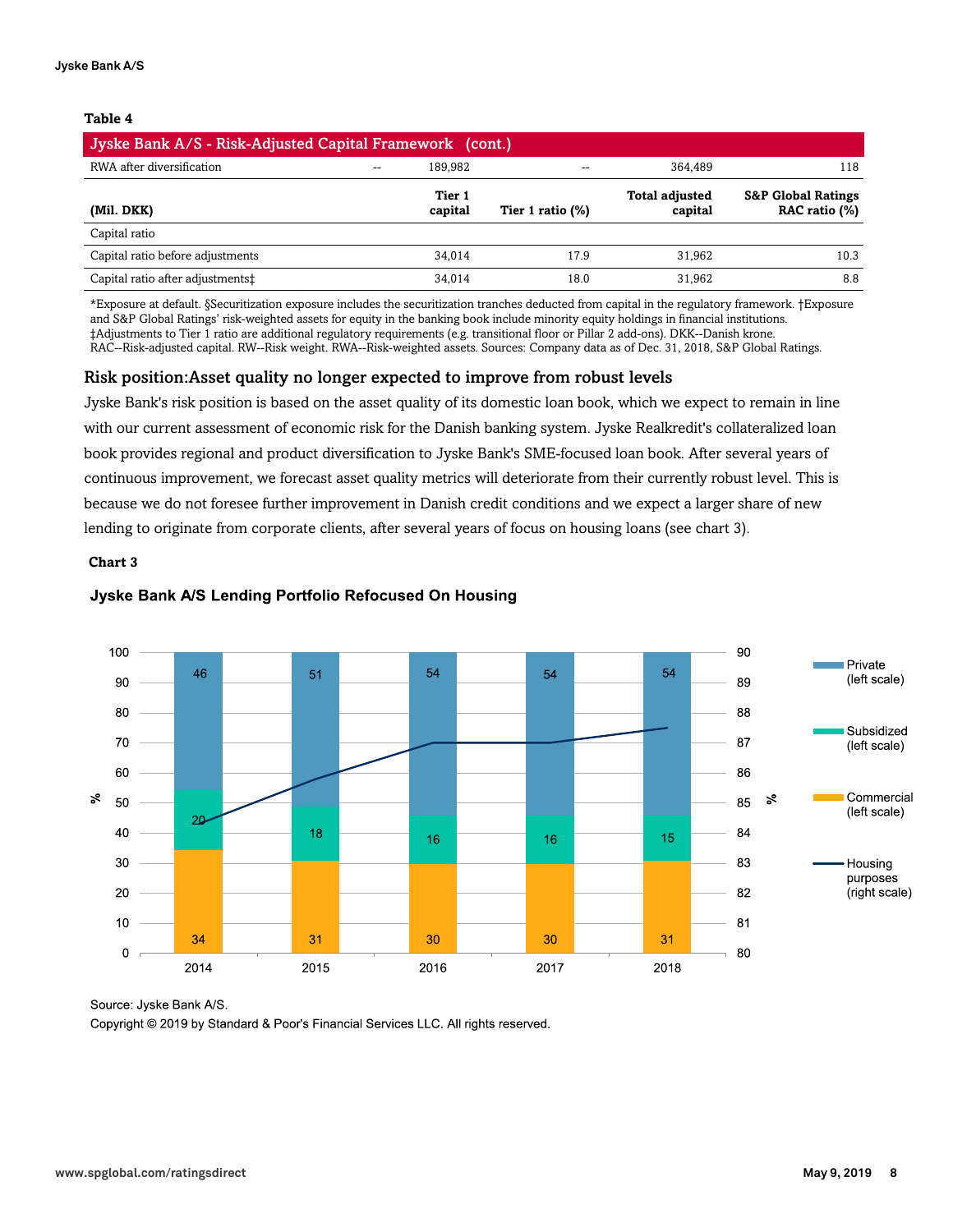Jyske Bank reported loan impairment charges of DKK468 million for 2018. This followed the implementation of International Financial Reporting Standard 9 (IFRS9) at the beginning of 2018, and included DKK154 million of charges in the bank's agriculture portfolio. Excluding IFRS9, the impairment charges were DKK61 million for the year. This followed net reversals of DKK179 million in 2017 and provisions of DKK201 million in 2016. Given overall high credit conditions in the Danish economy, coupled with still continued pressure on the agriculture sector--for which the bank has already made significant provisions--we expect losses will remain at about 20bps of loans over 2019 and 2020, compared with 3-5bps for the banking market as a whole. However, right-sizing of general provisions could lead to volatility over the period.

Net NPLs showed further improvement in 2018. On Dec. 31, 2018, gross NPLs decreased to 2.39% of customer loans from 4.00% at end-2017; net NPLs decreased to 1.34% at end-2018 from 3.13% at end-2017. Jyske Bank's reported levels are still relatively higher than the ones reported by larger domestic peers', but the difference has reduced in recent years.

Although the Danish economy continues to improve, there remains high risk in the country's agriculture segments. The highest risk segments are milk production and pig farming, along with a very small mink-producing portfolio. However, the three account for less than 1% of total lending, and they are already well provisioned. We note that pork and milk prices have experienced a rebound since the start of 2019, but we expect both sectors to remain exposed to price volatility in the long term. Although recent improvements have increased the likelihood of improved asset quality and sector profitability, the overall recovery remains sensitive, particularly because leverage remains high. On Dec. 31, 2018, the individual balance of loan impairment charges and provisions for guarantees relating to milk producers amounted to 34% of loans, advances, and guarantees; 14% related to pig farming. On the same date, the total impairment ratio for milk producers and pig farming, including collective impairment charges, came to 28% of lending for these segments.

### **Table 5**

| Jyske Bank A/S - Risk Position                                                  |       |                                  |       |         |         |
|---------------------------------------------------------------------------------|-------|----------------------------------|-------|---------|---------|
|                                                                                 |       | --Financial year ended Dec. 31-- |       |         |         |
| $(\%)$                                                                          | 2018  | 2017                             | 2016  | 2015    | 2014    |
| Growth in customer loans                                                        | 3.97  | 7.86                             | 9.20  | 4.58    | 199.13  |
| Total diversification adjustment/S&P Global Ratings' RWA before diversification | 17.99 | 18.87                            | 18.06 | $6.10*$ | $5.90*$ |
| Total managed assets/adjusted common equity (x)                                 | 20.40 | 21.33                            | 21.23 | 19.19   | 20.01   |
| New loan loss provisions/average customer loans                                 | 0.11  | (0.04)                           | 0.05  | 0.39    | 1.10    |
| Net charge-offs/average customer loans                                          | 0.20  | 0.17                             | 0.28  | 0.33    | 0.45    |
| Gross nonperforming assets/customer loans + other real estate owned             | 2.39  | 4.00                             | 5.39  | 6.94    | 7.23    |
| Loan loss reserves/gross nonperforming assets                                   | 49.71 | 28.35                            | 25.92 | 24.90   | 23.24   |

RWA--Risk-weighted assets. \*2010 risk-adjusted capital criteria.

#### Funding and liquidity: Funding profile similar to larger Danish peers'

We consider Jyske Bank's funding to be average and liquidity to be adequate. The funding profile consolidates bank and mortgage financing in the group's metrics and, as such, is similar to that of domestic peer Danske Bank. The group's stable funding ratio was 102.8% on Dec. 31, 2018, up slightly from 102.7% on Dec. 31, 2017.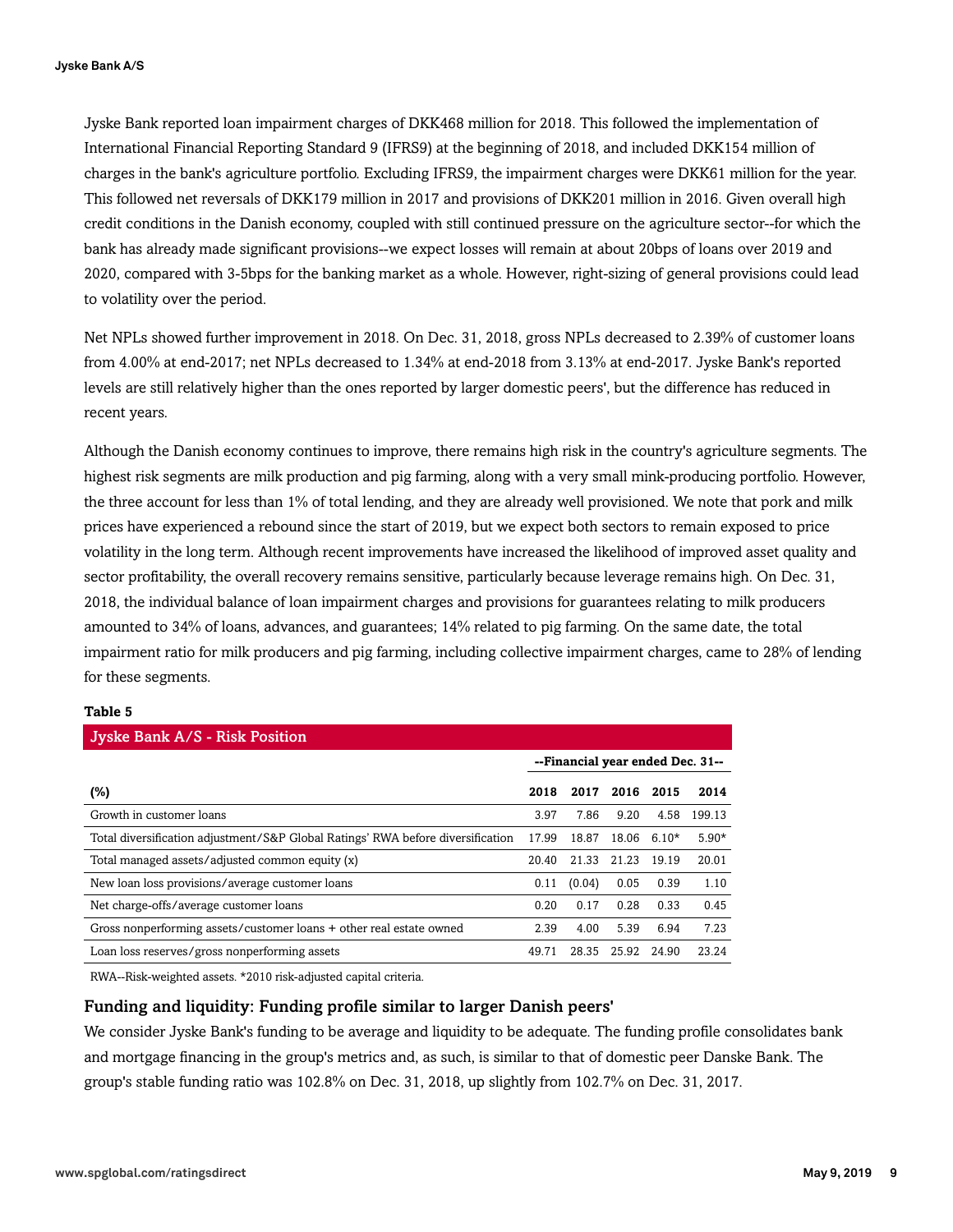We include in our calculation of short-term funding the covered bonds maturing within a year that are linked to a planned installment on the borrower side of funding. However, this represents only a minimal proportion of short-term funding.

We compare Jyske Bank's ratios with its local peers' and consider in our assessment the importance of the supportive Danish covered bond market. In particular, we note that the balance principle results in a high degree of duration and cash flow matching (in addition to interest rate and currency matching) and that the industry and the regulator have worked to reduce the volume of one-year bond refinancing significantly, resulting in longer and more balanced debt maturity profiles. In our view, this improvement in stability is complemented by the 2014 Danish covered bond legislation that extends bond maturities by 12 months in the event of a failed auction, thus effectively passing refinancing risks to investors and repricing risks onto borrowers. In addition, we note that the Danish covered bond market--a key investment target for Danish pension funds--has, over its 200-year-long history, continued to perform well in several crisis situations, not least during 2008. We expect pension funds' demand for low-risk domestic assets to continue to support stable demand for Danish covered bonds.

Moreover, we note continued marketwide efforts to reduce one- and two-year interest-rate fixings (F1 and F2 loans, respectively) in the Danish mortgage market (see "Credit FAQ: The Danish Covered Bond Market Explained," published July 15, 2014, and "The Danish Mortgage Sector Solved The Immediate Problem Of Interest-Only Mortgages, But Remains Vulnerable To Housing Slumps", published Sept. 12, 2017).

The bank's efforts to extend funding maturities in the medium to long term should also marginally improve liquidity buffers. As Jyske Realkredit reduces its structural mismatch of asset and liability maturities, we expect a direct positive impact on our core measures of the group's funding and liquidity. In our view, the 2018 implementation of the supervisory diamond for mortgage institutions and the future regulatory funding and liquidity requirements will encourage Jyske Realkredit and other mortgage institutions to incentivize longer-term funding structures. We expect an even distribution of funding maturities over time due to the annual and quarterly refinancing limits of 25% and 12.5%, respectively, of outstanding covered bonds in the supervisory diamond (see chart 4).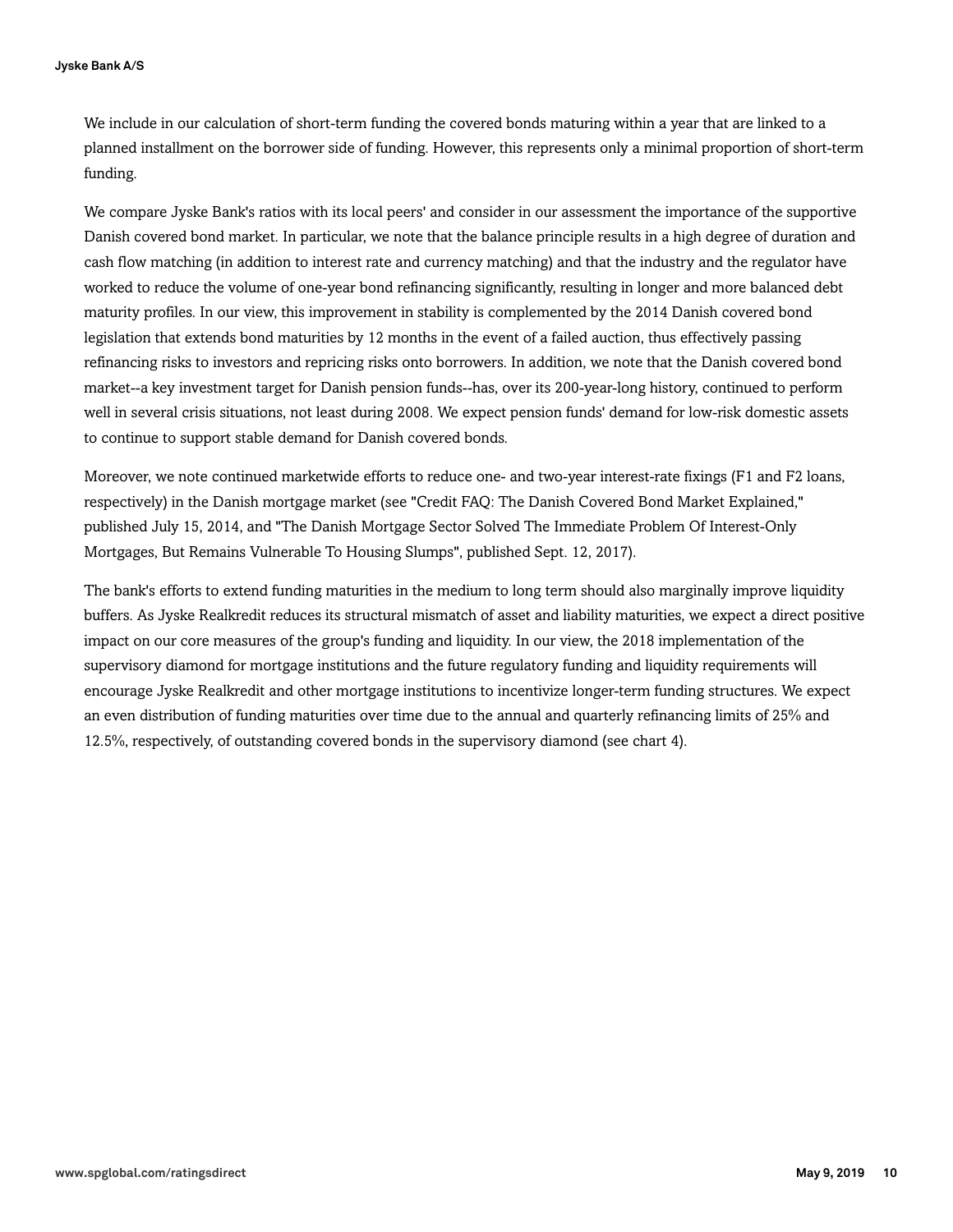#### **Chart 4**

# **Supervisory Diamond For Mortgage Credit Institutions**



CET1--Common equity tier 1. LTV--Loan to value. Source: Danish Financial Supervisory Authority. Copyright © 2019 by Standard & Poor's Financial Services LLC. All rights reserved.

Despite the substantial contribution of corporate deposits to Jyske Bank's deposit book, we think most deposits are granular and stable. This benefits Jyske Bank's SME lending profile and provides the bank with a steady source of funding for its nonmortgage lending. Core customer deposits formed 26% of the funding base on Dec. 31, 2018.

We view Jyske Bank's liquidity as adequate, with our one-year liquidity ratio (broad liquid assets to short-term wholesale funding) at 1.26x on Dec. 31, 2018, compared with 1.25x at end-September 2017. The bank's regulatory liquidity coverage ratio (LCR) was 219% on Dec. 31, 2018, versus 189% at end-2017. Jyske Bank has an internal guideline setting the minimum LCR at 150%, compared with a minimum regulatory requirement of 100%.

#### **Table 6**

| Jyske Bank A/S - Funding And Liquidity                 |                                  |        |        |        |        |  |
|--------------------------------------------------------|----------------------------------|--------|--------|--------|--------|--|
|                                                        | --Financial year ended Dec. 31-- |        |        |        |        |  |
| $(\%)$                                                 | 2018                             | 2017   | 2016   | 2015   | 2014   |  |
| Core deposits/funding base                             | 25.50                            | 26.53  | 26.68  | 27.54  | 28.97  |  |
| Customer loans (net)/customer deposits                 | 321.72                           | 300.24 | 289.58 | 274.93 | 254.72 |  |
| Long-term funding ratio                                | 83.29                            | 83.22  | 78.83  | 78.00  | 81.88  |  |
| Stable funding ratio                                   | 102.79                           | 102.69 | 98.56  | 97.77  | 107.51 |  |
| Short-term wholesale funding/funding base              | 17.79                            | 17.87  | 22.53  | 23.41  | 19.20  |  |
| Broad liquid assets/short-term wholesale funding (x)   | 1.26                             | 1.25   | 1.05   | 1.03   | 1.49   |  |
| Net broad liquid assets/short-term customer deposits   | 19.69                            | 18.63  | 4.63   | 3.25   | 44.85  |  |
| Short-term wholesale funding/total wholesale funding   | 23.72                            | 24.17  | 30.61  | 32.31  | 27.03  |  |
| Narrow liquid assets/three-month wholesale funding (x) | 3.16                             | 1.97   | 1.80   | 1.46   | 1.71   |  |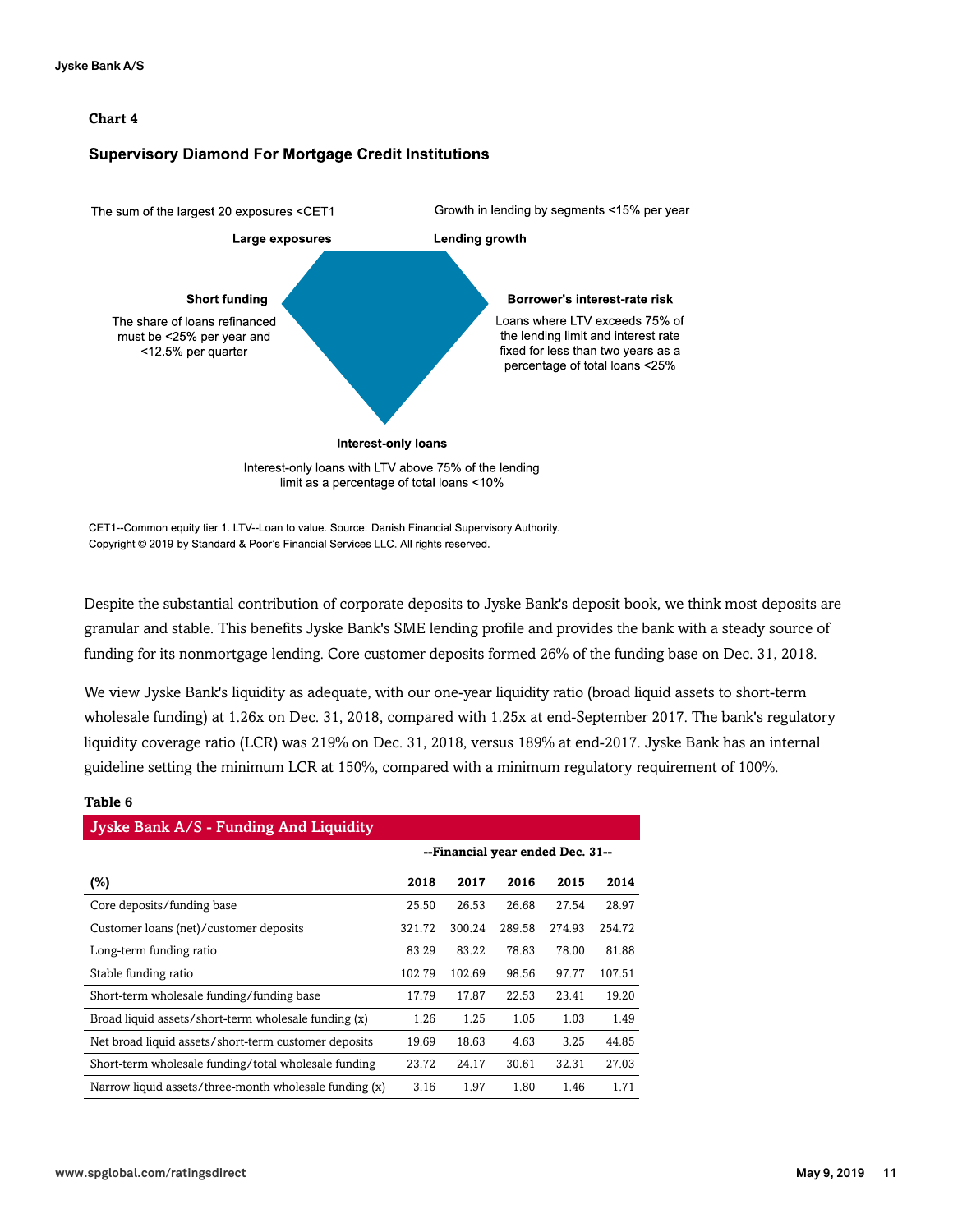## Support: Expanding loss-absorbing buffers as MREL issuance continues

We view Denmark's resolution regime as effective under our additional loss-absorption capacity (ALAC) criteria because, among other factors, we think it contains a well-defined bail-in process under which authorities would permit nonviable systemically important banks to continue critical functions as going concerns, following a bail-in of eligible liabilities.

Following the publication of MREL for systemic banks in March 2018, Jyske Bank has started to issue senior nonpreferred instruments, thereby accumulating ALAC. We estimate that the SEK1.75 billion and €500 million benchmark it issued during 2018 led ALAC to rise above 3% of its RWAs by end-2018. We foresee that the bank's ALAC will remain below 5% through end-2019, but that it could durably exceed this threshold from 2020 if issuances progress as planned.

### Key subsidiary: Jyske Realkredit

We view Jyske Realkredit as a core subsidiary and align our long-term issuer credit rating and outlook on it with those on Jyske Bank. We think it is highly unlikely that Jyske Bank would sell Jyske Realkredit, given its vital role in the enlarged bank's future funding strategy for Danish residential and commercial mortgages. This is in line with how we see other banking group structures and covered bond-issuing subsidiaries in Denmark and the Nordics.

# Resolution Counterparty Ratings (RCR)

Following the completion of our RCR jurisdiction assessments on Denmark, we assigned 'A+/A-1' RCRs to Jyske Bank (see "24 European Banking Groups Assigned Resolution Counterparty Ratings," published June 29, 2018).

An RCR is a forward-looking opinion of the relative default risk of certain senior liabilities that may be protected from default with an effective bail-in resolution process for the issuing financial institution.

#### Additional rating factors: None

<span id="page-11-0"></span>No additional factors affect the ratings.

# Related Criteria

- Criteria Financial Institutions General: Methodology For Assigning Financial Institution Resolution Counterparty Ratings, April 19, 2018
- ARCHIVE General Criteria: S&P Global Ratings' National And Regional Scale Mapping Tables, Aug. 14, 2017
- Criteria | Financial Institutions | General: Risk-Adjusted Capital Framework Methodology, July 20, 2017
- General Criteria: Methodology For Linking Long-Term And Short-Term Ratings, April 7, 2017
- Criteria | Financial Institutions | Banks: Bank Rating Methodology And Assumptions: Additional Loss-Absorbing Capacity, April 27, 2015
- Criteria | Financial Institutions | Banks: Bank Hybrid Capital And Nondeferrable Subordinated Debt Methodology And Assumptions, Jan. 29, 2015
- ARCHIVE General Criteria: National And Regional Scale Credit Ratings, Sept. 22, 2014
- General Criteria: Group Rating Methodology, Nov. 19, 2013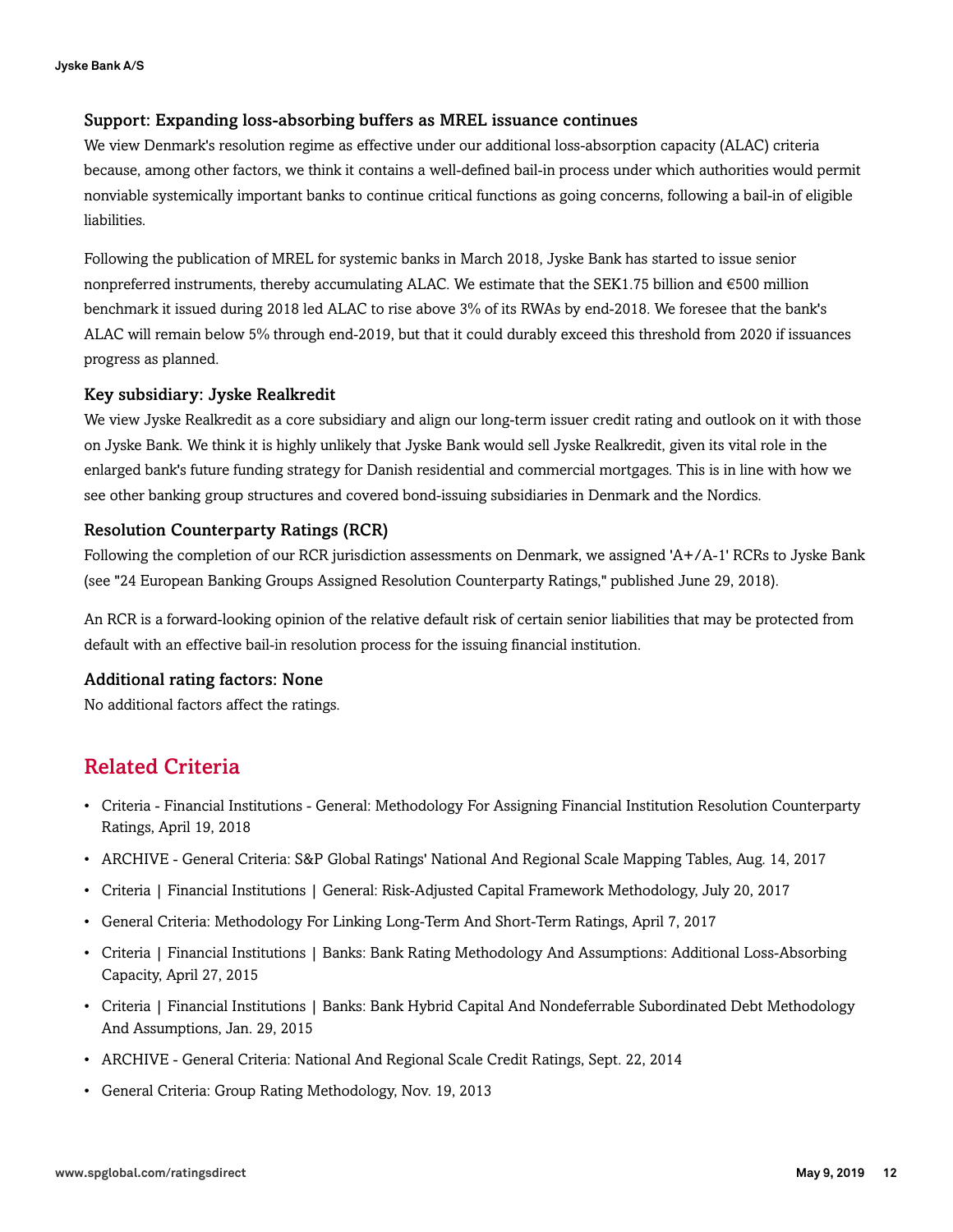- Criteria | Financial Institutions | Banks: Quantitative Metrics For Rating Banks Globally: Methodology And Assumptions, July 17, 2013
- Criteria | Financial Institutions | Banks: Banking Industry Country Risk Assessment Methodology And Assumptions, Nov. 9, 2011
- Criteria | Financial Institutions | Banks: Banks: Rating Methodology And Assumptions, Nov. 9, 2011
- General Criteria: Use Of CreditWatch And Outlooks, Sept. 14, 2009
- Criteria | Financial Institutions | Banks: Commercial Paper I: Banks, March 23, 2004

# <span id="page-12-0"></span>Related Research

- Nordic Banks' Strong Capital Will Cushion Them From The Challenges Ahead, March 28, 2019
- Various Rating Actions Taken On Danish Banks On Signs Of Reducing Economic Risks; Outlooks Positive, July 13, 2018
- 24 European Banking Groups Assigned Resolution Counterparty Ratings, June 29, 2018,
- Danske Bank And Jyske Bank Outlooks Revised To Positive On Requirements To Issue Bail-In-Able Debt, April 5, 2018
- Banking Industry Country Risk Assessment: Denmark, March 7, 2018
- The Danish Mortgage Sector Solved The Immediate Problem Of Interest-Only Mortgages, But Remains Vulnerable To Housing Slumps, Sept. 12, 2017
- Nordic Banks Continue To Outperform European Peers On Capital Thanks To Steady Retained Earnings And Hybrid Issuance, July 12, 2017
- Nordic Banking Regulation Compared, July 10, 2017
- Various Rating Actions On Four Danish Banks After Review Of Government Support And Additional Loss-Absorbing Capacity, July 13, 2015
- Various Rating Actions On Danish Banks On EU Bank Recovery And Resolution Directive To Be Implemented In Denmark, May 12, 2015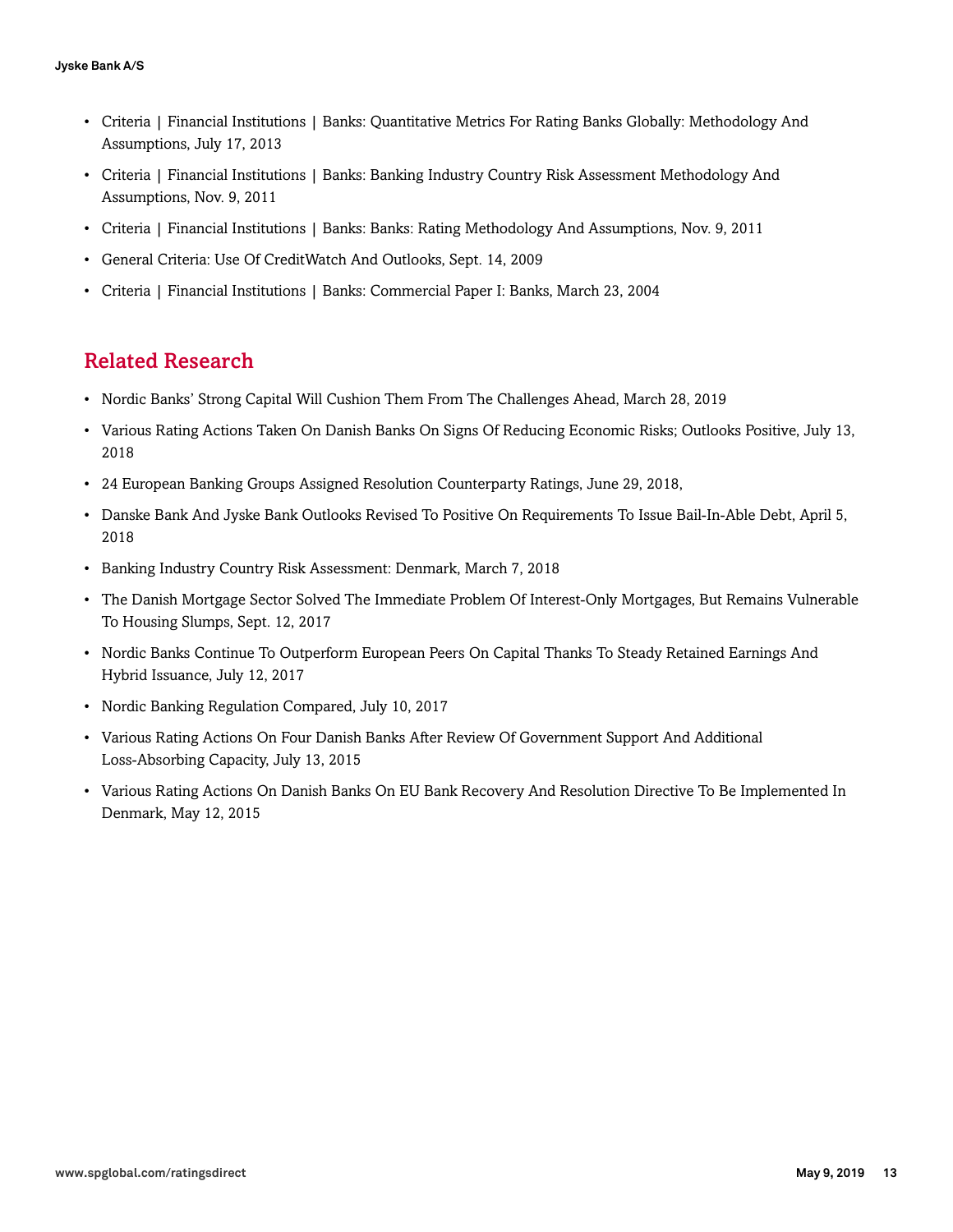| <b>Anchor Matrix</b> |                          |                |                          |                |       |       |                |                          |                          |             |
|----------------------|--------------------------|----------------|--------------------------|----------------|-------|-------|----------------|--------------------------|--------------------------|-------------|
| Industry             | <b>Economic Risk</b>     |                |                          |                |       |       |                |                          |                          |             |
| <b>Risk</b>          | $\mathbf{1}$             | $\overline{2}$ | 3                        | $\overline{4}$ | 5     | 6     | $\overline{7}$ | 8                        | 9                        | 10          |
| $\mathbf{1}$         | a                        | a              | $a-$                     | bbb+           | bbb+  | bbb   | -              | ۰                        | $\overline{\phantom{a}}$ |             |
| 2                    | a                        | $a-$           | $a-$                     | bbb+           | bbb   | bbb   | bbb-           | $\overline{\phantom{a}}$ | $\overline{\phantom{a}}$ | ٠           |
| 3                    | $a-$                     | $a-$           | bbb+                     | bbb+           | bbb   | bbb-  | bbb-           | bb+                      | $\overline{\phantom{a}}$ | -           |
| 4                    | bbb+                     | bbb+           | $bbb +$                  | bbb            | bbb   | bbb-  | $bb+$          | bb                       | bb                       | ۰           |
| 5                    | bbb+                     | bbb            | bbb                      | bbb            | bbb-  | bbb-  | bb+            | bb                       | bb-                      | $b+$        |
| 6                    | bbb                      | bbb            | bbb-                     | bbb-           | bbb-  | $bb+$ | bb             | bb                       | bb-                      | $b+$        |
| 7                    | $\overline{\phantom{a}}$ | bbb-           | bbb-                     | $bb+$          | $bb+$ | bb    | bb             | bb-                      | b+                       | $b+$        |
| 8                    | $\overline{\phantom{a}}$ | ۰              | $bb+$                    | bb             | bb    | bb    | bb-            | bb-                      | $b+$                     | $\mathbf b$ |
| 9                    | ۰                        | ٠              | $\overline{\phantom{a}}$ | bb             | bb-   | bb-   | $b+$           | $b+$                     | b+                       | $\mathbf b$ |
| 10                   | ۰                        | ۰              | $\overline{\phantom{a}}$ | ۰              | $b+$  | b+    | b+             | b                        | b                        | b-          |

# Ratings Detail (As Of May 9, 2019)\*

| Jyske Bank A/S                        |                 |  |  |  |
|---------------------------------------|-----------------|--|--|--|
| <b>Issuer Credit Rating</b>           | A-/Positive/A-2 |  |  |  |
| Nordic Regional Scale                 | $-/-/K-1$       |  |  |  |
| <b>Resolution Counterparty Rating</b> | $A/-/A-1$       |  |  |  |
| Commercial Paper                      |                 |  |  |  |
| Foreign Currency                      | $A-2$           |  |  |  |
| Junior Subordinated                   | $BB+$           |  |  |  |
| Senior Subordinated                   | BBB+            |  |  |  |
| Senior Unsecured                      | $A-$            |  |  |  |
| Short-Term Debt                       | $A-2$           |  |  |  |
| Subordinated                          | <b>BBB</b>      |  |  |  |
| <b>Issuer Credit Ratings History</b>  |                 |  |  |  |
| 05-Apr-2018                           | A-/Positive/A-2 |  |  |  |
| 01-Dec-2011                           | A-/Stable/A-2   |  |  |  |
| 20-Feb-2009                           | A/Negative/A-1  |  |  |  |
| 10-Feb-2012<br>Nordic Regional Scale  | $-/-/K-1$       |  |  |  |
| <b>Sovereign Rating</b>               |                 |  |  |  |
| Denmark                               | AAA/Stable/A-1+ |  |  |  |
| <b>Related Entities</b>               |                 |  |  |  |
| Jyske Realkredit A/S                  |                 |  |  |  |
| <b>Issuer Credit Rating</b>           | A-/Positive/A-2 |  |  |  |
| <b>Resolution Counterparty Rating</b> | $A/-/A-1$       |  |  |  |
| Senior Secured                        | AAA/Stable      |  |  |  |
| Short-Term Secured Debt               | $A-1+$          |  |  |  |

\*Unless otherwise noted, all ratings in this report are global scale ratings. S&P Global Ratings' credit ratings on the global scale are comparable across countries. S&P Global Ratings' credit ratings on a national scale are relative to obligors or obligations within that specific country. Issue and debt ratings could include debt guaranteed by another entity, and rated debt that an entity guarantees.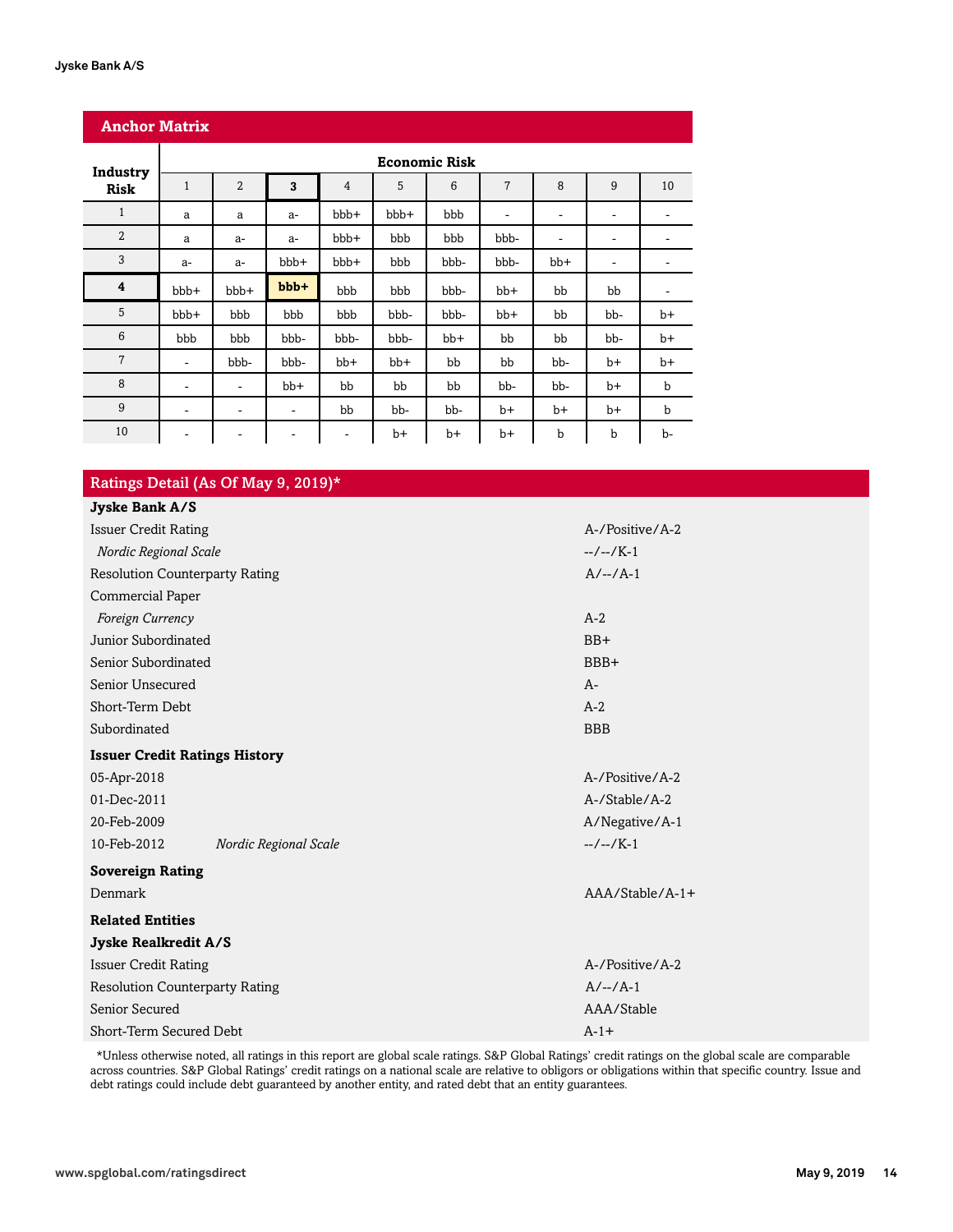**Jyske Bank A/S**